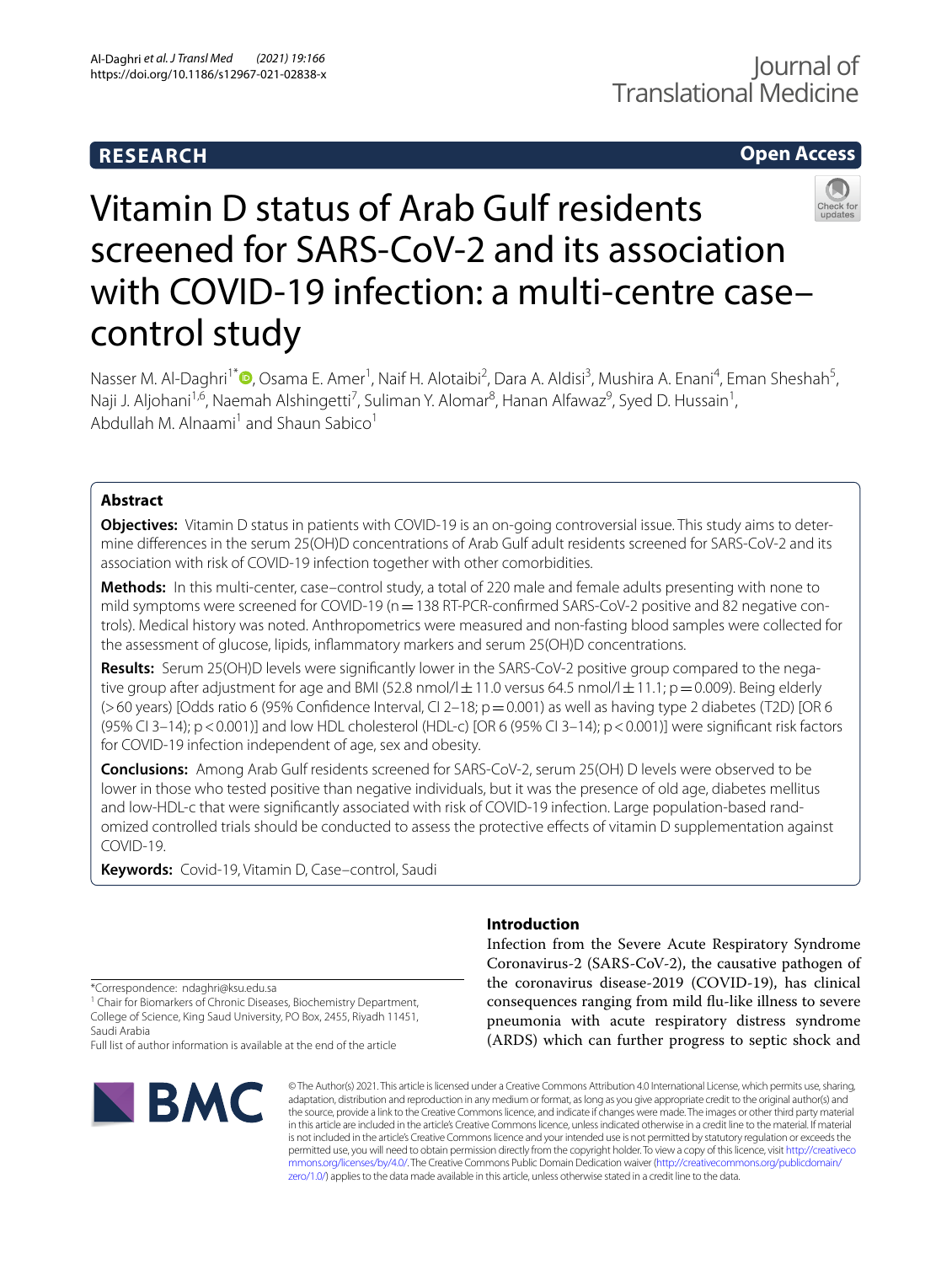death. To date, COVID-19 has infected more than a hundred million individuals from 230 nations globally, with casualties exceeding 2.8 million since its discovery [[1\]](#page-6-0). The Middle East and the Gulf Cooperation Council (GCC) countries were not spared from this on-going pandemic and coincidentally, preexisting conditions linked to COVID-19 severity such as obesity [\[2](#page-6-1), [3\]](#page-6-2), type 2 diabetes (T2D) [\[4](#page-6-3), [5](#page-6-4)], and vitamin D deficiency  $[6, 7]$  $[6, 7]$  $[6, 7]$  are also highly prevalent in the region, giving extra challenge to the already burdened healthcare system.

Vitamin D is a steroid hormone involved in the modulation of the innate and acquired immune system as well as in the production of the antimicrobial peptides such as human β-defensin-2 and cathelicidin, in addition to the expression of genes responsible for the destruction of the intracellular pathogens  $[8-10]$  $[8-10]$  $[8-10]$ . Many studies have consistently suggested that vitamin D defciency is associated with increased risk of respiratory tract infections, especially in infuenza and now, COVID-19 [\[11–](#page-6-9)[14\]](#page-6-10). In fact, in the early months of the pandemic, several experts were swift to push the idea of providing vitamin D supplementation since the immune-boosting actions of vitamin D in human health are well established given its anti-viral properties  $[15]$  $[15]$ , and that vitamin D deficiency is widespread, especially among those deemed to be at increased risk for COVID-19 morbidity and mortality such as the elderly and those with preexisting conditions [[16–](#page-6-12)[18](#page-6-13)]. Some of the mechanisms behind the benefcial efects of vitamin D involve inhibition of pro-infammatory cytokines in human monocytes/macrophages [[19\]](#page-6-14), as well as inhibition of the Renin Angiotensin System  $(RAS)$  [[20\]](#page-6-15). The angiotensin-converting enzyme 2 (ACE2) receptor, the point of entry of SARS-CoV-2 and protective against hypertension and infammation [\[21](#page-6-16), [22\]](#page-6-17), is strengthened by vitamin D via heightened expression that balances ACE/ACE2 and angiotensin II (ANG)/ ANG 1–7, pathways that are known to be disrupted by coronaviruses [\[23\]](#page-6-18).

While many observational studies have demonstrated vitamin D defciency among patients with severe COVID-19 [[6,](#page-6-5) [24,](#page-6-19) [25](#page-6-20)], there is scarcity of available evidence that have attempted to diferentiate diferences in the vitamin D status of asymptomatic to mild cases swabbed for SARS-CoV-2 in the GCC region. To the best of our knowledge, such observational study has never been conducted within GCC and Saudi Arabia in particular. Vitamin D defciency within the GCC region is unique in that it is highly prevalent despite all-year sunshine  $[26]$  $[26]$ , more common in summer  $[27]$  $[27]$  $[27]$ , and that internationally recommended doses at 2000 IU still produces suboptimal levels  $[28]$  $[28]$  $[28]$ . These exceptional regional features and the possible role of vitamin D in the fght against Covid-19 are interesting to investigate. A series of studies from observational to clinical trials involving participants with Covid-19 may therefore shed light whether vitamin D defciency is a risk factor for Covid-19 infection in this population and may explain, other than the mitigation strategies employed by the government, the characteristics of the Covid-19 cases that maybe unique in the country. In the present cross-sectional study therefore, we aimed to assess diferences in serum 25(OH)D levels and other clinical characteristics of Arab Gulf residents tested for COVID-19.

# **Methods**

# **Participants**

In this multi-center, case–control study, a total of 220 adult participants aged 30–60 years, residents of Riyadh, Saudi Arabia were included. These participants were swabbed for reverse transcription polymerase chain reaction (RT-PCR) confrmation of SARS-CoV-2 at King Saud University Medical City-King Khalid University Hospital (KSUMC-KKUH) and King Salman Hospital (KSH), Riyadh, Saudi Arabia, within May-July 2020  $[N=138]$ tested positive for SARS-CoV-2 and  $N=82$  tested negative as the control group]. For the purpose of this study only asymptomatic to mild cases were included, and participants with severe manifestations of COVID-19 (those that required intensive care) were excluded. According to the Ministry of Health, a mild category meant that the patient required no  $O_2$  on presentation, no evidence of pneumonia but with clinical symptoms such as fever [\[29](#page-6-24)]. Diagnosis of RT-PCR-confrmed SARS-CoV-2 was also based on national guidelines in Saudi Arabia [\[29\]](#page-6-24).

## **Anthropometry, blood collection and sample analysis**

Non-fasting blood samples were collected and anthropometrics measurements include height (rounded of to the nearest  $0.5$  cm), weight (rounded off to the nearest 0.1 kg), blood pressure in mmHg (mean of two readings) using standard procedures. Body mass index was calculated  $(kg/m<sup>2</sup>)$ . Fasting glucose and lipid profile including triglycerides, total cholesterol, LDL cholesterol (LDL-c), HDL-c were analyzed using a chemical analyzer (Konelab, Espoo, Finland). Total serum 25(OH) D was measured using commercial electrochemiluminescence immunoassay (Roche Diagnostics, Germany). This test has an intra and inter-assay coefficients of 4.6% and 5.3%, respectively. RT-PCR was done on nasopharyngeal samples which were obtained from patients and sent to the Biosafety Level 2-facility (BSL-2) in KSUMC, Riyadh, KSA according to manufacturer's instructions. Vitamin D deficiency  $[25(OH)D < 50$  nmol/l] was defined based on national and regional recommendations [\[28,](#page-6-23) [30](#page-7-0)].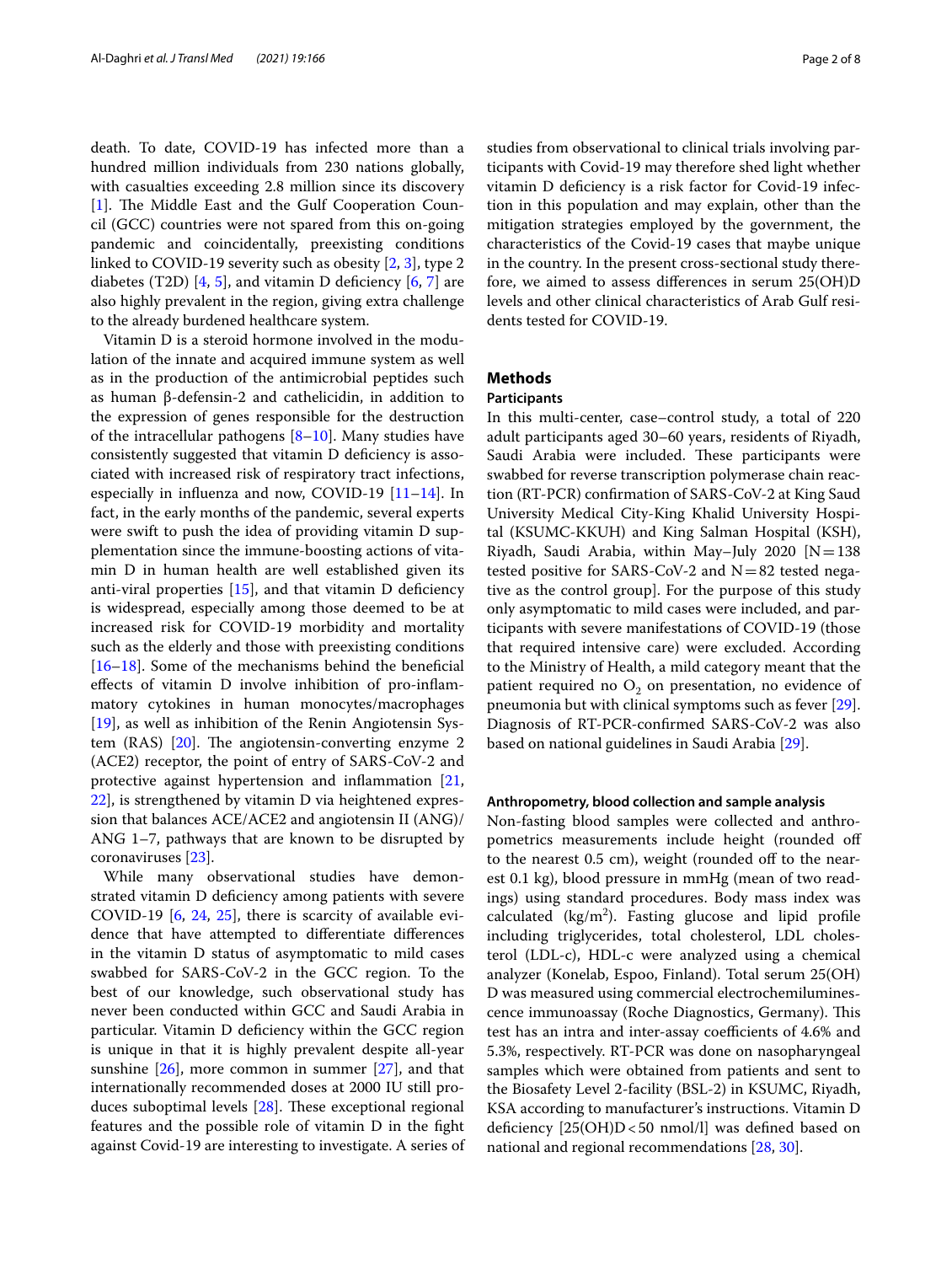## **Sample size calculations**

Sample size was calculated on the basis of a previous study undertaken in children [[31](#page-7-1)] and adults [\[32](#page-7-2)] where the prevalence of vitamin D deficiency among cases and non-cases of severe acute lower respiratory infection was reported to be 50% and 20%, respectively. On this basis of these results, a sample size of  $N=74$ for each group is required (total sample size of 148) to achieve 98% signifcance level and 94% statistical power [[31](#page-7-1)]. G\*Power software was used for post-hoc power analysis [[33\]](#page-7-3). Given the total sample size  $(N=220)$  and obtained 25(OH)D levels between SARS-CoV-2 positive and negative groups yielded 100% power to detect signifcance.

# **Data analysis**

Data was entered and analyzed using SPSS version 21. Results were presented as N (%) for categorical variables and mean $\pm$ standard deviation for continuous variables. Non-normal variables were logarithmically transformed prior to all parametric analyses. Statistical diferences between COVID-19 status and other categorical variables were tested using the chi-square test of independence. Bivariate associations were done to determine associations of 25(OH)D to measured parameters and comorbidities. Analysis of covariance (ANCOVA) was used to determine statistical diferences after adjusting for covariates (age and BMI). Bonferroni correction ( $p=0.05/n=13$ ) was also applied in the interpretation of differences and a  $p < 0.0038$  was considered signifcant. Binary logistic regression was used to determine associations between COVID-19 status and clinical characteristics after adjusting for age, obesity and sex. Signifcance was set at p < 0.05.

# **Results**

Table [1](#page-2-0) shows the general clinical characteristics of participants. Out of the 220 swabbed, 138 were confrmed to be SARS-CoV-2 positive (79 males and 59 females) while 82 were found to be negative (41 males and 41 females). The negative group was significantly younger and had lower BMI compared to the SARS-CoV-2 positive group (p-values  $< 0.001$ ). No differences in nationalities were observed. With respect to medical history, the SARS-CoV-2 positive group had a higher prevalence of diabetes, hypertension, hyperlipidemia, hypertriglyceridemia and low-HDL than the negative group (p-values<0.001,<0.001, 0.04, 0.04 and<0.001, respectively). A signifcantly higher prevalence of vitamin C and D supplement use was observed in the SARS-CoV-2 positive group during the pandemic (p-values  $< 0.001$ ). The rest of the characteristics are found in Table [1.](#page-2-0)

#### <span id="page-2-0"></span>**Table 1** General Characteristics of Participants

| Parameters                         | <b>Overall</b> | <b>Negative</b> | Positive p-value |        |  |  |  |
|------------------------------------|----------------|-----------------|------------------|--------|--|--|--|
| N (%)                              | 220            | 82 (37)         | 138 (63)         |        |  |  |  |
| Anthropometrics and Demographics   |                |                 |                  |        |  |  |  |
| Male/Female                        | 120/100        | 41/41           | 79/59            | 0.30   |  |  |  |
| Age (years)                        | $43 + 15$      | $32 \pm 13$     | $50 + 13$        | < 0.01 |  |  |  |
| BMI (kg/m <sup>2</sup> )           | $28 + 5.5$     | $27 + 5$        | $29 + 5.5$       | < 0.01 |  |  |  |
| Saudi                              | 139 (63.2)     | 57 (70)         | 82 (59)          | 0.13   |  |  |  |
| Non-Saudi                          | 81 (36.8)      | 25 (30)         | 56 (41)          |        |  |  |  |
| Medical History of Patients        |                |                 |                  |        |  |  |  |
| Obesity                            | 69 (33.2)      | 21(28)          | 48 (36)          | 0.20   |  |  |  |
| Type 2 Diabetes                    | 102 (49.0)     | 14(18)          | 88 (68)          | < 0.01 |  |  |  |
| Hypertension                       | 53 (24.1)      | 5(6)            | 48 (35)          | < 0.01 |  |  |  |
| Cancer                             | 4(1.8)         | 4(5)            | 0(0)             | 0.06   |  |  |  |
| Rheumatoid Arthritis               | 5(2.3)         | 2(2)            | 3(2)             | 0.90   |  |  |  |
| Chronic Liver Disease              | 1(0.5)         | 0(0)            | 1(1)             | 0.72   |  |  |  |
| Thyroid Disease                    | 5(2.3)         | 2(2)            | 3(2)             | 0.90   |  |  |  |
| Epilepsy                           | 2(0.9)         | 0               | 2(1)             | 0.48   |  |  |  |
| Chronic Immobilization             | 1(0.5)         | 0               | 1(1)             | 0.72   |  |  |  |
| Asthma                             | 10(4.5)        | 1(1)            | 9(6)             | 0.10   |  |  |  |
| Hyperlipidemia                     | 14(6.4)        | 0               | 14(10)           | 0.04   |  |  |  |
| Heart Disease                      | 10(4.5)        | $\Omega$        | 10(7)            | 0.07   |  |  |  |
| Anemia                             | 3(1.4)         | 3(4)            | 0                | 0.10   |  |  |  |
| Chronic Kidney Disease             | 5(2.3)         | $\Omega$        | 5(4)             | 0.19   |  |  |  |
| Hypertriglyceridemia               | 66 (31.6)      | 18(23)          | 48 (37)          | 0.04   |  |  |  |
| Low HDL-cholesterol                | 134 (64.1)     | 28 (35)         | 106 (82)         | < 0.01 |  |  |  |
| Supplementation                    |                |                 |                  |        |  |  |  |
| Using Vitamin C before<br>Pandemic | 1(0.4)         | 1(1)            | 0                | 0.32   |  |  |  |
| Using Vitamin C during<br>Pandemic | 85 (38.6)      | 6(7)            | 79 (57)          | < 0.01 |  |  |  |
| Using Vitamin D before<br>Pandemic | 3(1.4)         | 3(4)            | 0                | 0.08   |  |  |  |
| Using Vitamin D during<br>Pandemic | 58 (26.4)      | 1(1)            | 57(41)           | < 0.01 |  |  |  |

Data presented as N (%).

BMI: body mass index; HDL: high density lipoprotein

p<0.05 considered signifcant

Table [2](#page-3-0) shows the unadjusted and adjusted clinical differences of both groups. The SARS-CoV-2 positive group showed a signifcantly worse metabolic profle than the controls. In the positive group, systolic blood pressure was signifcantly higher than the negative group (adjusted  $p < 0.001$ ). As expected, the positive group also had a signifcantly higher temperature and respiratory rate on presentation (adjusted p-values < 0.001, respectively). Lipid profle was also signifcantly higher in the SARS-CoV-2 group than controls in terms of total cholesterol and LDL-c (adjusted p-values 0.001, respectively). HDL-cholesterol was signifcantly lower in the SARS-CoV-2 positive group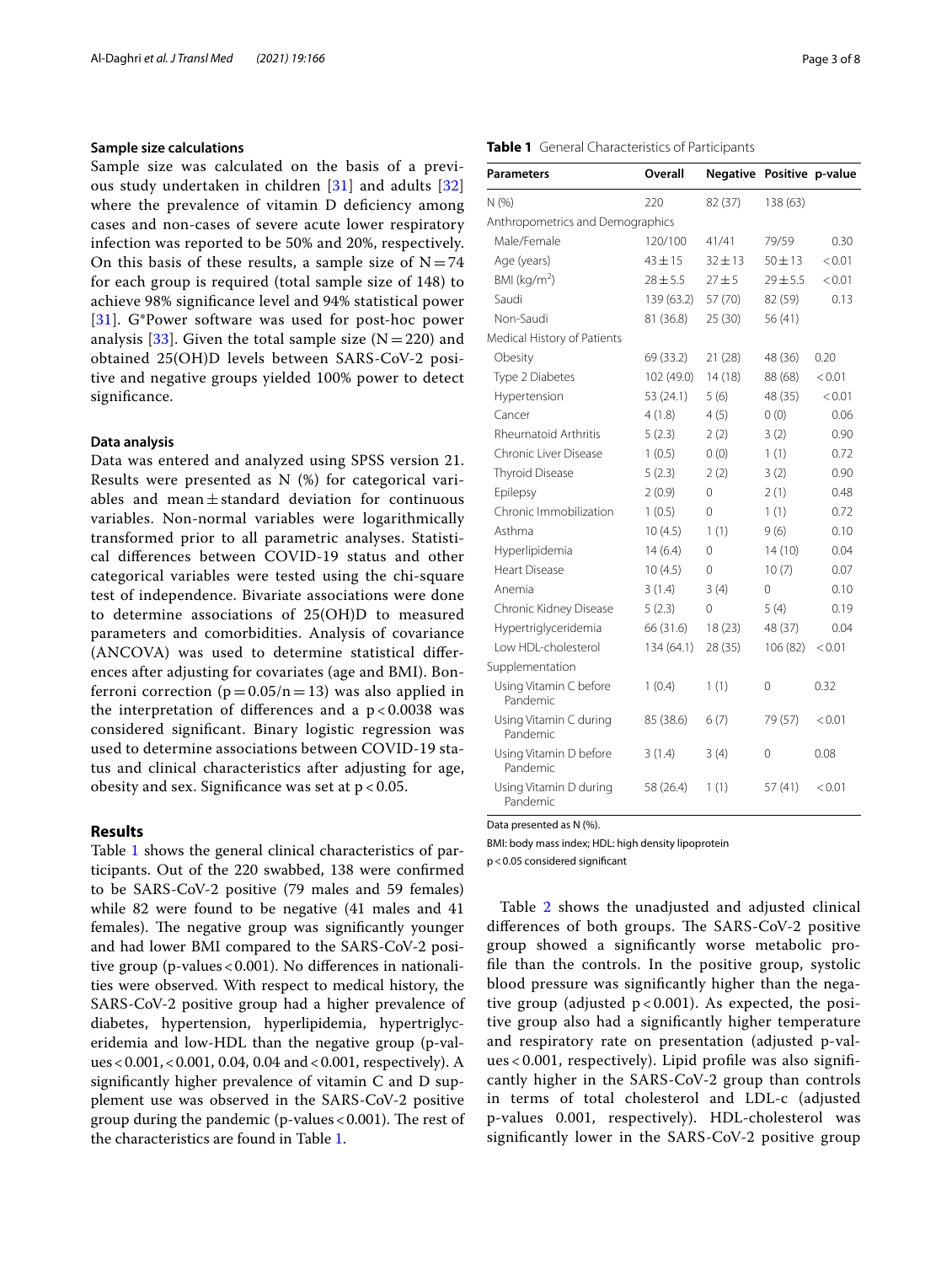| <b>Clinical characteristics</b> | Overall         | R       | SARS-CoV-2      |                 | p-value | p-value* |
|---------------------------------|-----------------|---------|-----------------|-----------------|---------|----------|
|                                 |                 |         | <b>Negative</b> | <b>Positive</b> |         |          |
| $\mathbb N$                     | 220             |         | 82 (37.3)       | 138 (62.7)      |         |          |
| Arterial Blood Pressure         |                 |         |                 |                 |         |          |
| Systolic Blood Pressure (mmHg)  | $126 \pm 16$    | 0.02    | $119 + 10$      | $130 \pm 18$    | < 0.001 | < 0.001  |
| Diastolic Blood Pressure (mmHg) | $75 + 11$       | 0.00    | $76 + 9$        | $75 + 12$       | 0.75    | 0.75     |
| Vital Signs                     |                 |         |                 |                 |         |          |
| Temperature (C)                 | $37.1 \pm 1.1$  | $-0.04$ | $36.6 \pm 0.5$  | $37.5 \pm 1.2$  | < 0.001 | < 0.001  |
| Pulse Rate                      | $92 \pm 16$     | $-0.16$ | $94 \pm 15.3$   | $92 \pm 17$     | 0.31    | 0.77     |
| Respiratory Rate                | $22 \pm 4$      | $-0.04$ | 20 ± 3          | $24 + 4$        | < 0.001 | < 0.001  |
| Lipid Profile                   |                 |         |                 |                 |         |          |
| Total Cholesterol (mmol/l)      | $4.0 \pm 1.5$   | $-0.10$ | $4.6 + 1.5$     | $3.6 \pm 1.4$   | < 0.001 | 0.001    |
| HDL-Cholesterol (mmol/l)        | $1.0 \pm 0.4$   | 0.02    | $1.2 \pm 0.4$   | $0.8 \pm 0.4$   | < 0.001 | < 0.001  |
| LDL-Cholesterol (mmol/l)        | $2.4 \pm 0.9$   | $-0.06$ | $2.7 \pm 1.1$   | $2.0 \pm 1.0$   | < 0.001 | 0.01     |
| Triglycerides (mmol/l)          | $1.6 \pm 1.1$   | $-0.07$ | $1.4 \pm 1.2$   | $1.6 \pm 1.0$   | < 0.001 | 0.22     |
| Glycemic Profile                |                 |         |                 |                 |         |          |
| Glucose (mmol/l)                | $9.3 \pm 5.9$   | $-0.03$ | $6.0 \pm 3.1$   | $10.6 \pm 6.8$  | < 0.001 | 0.004    |
| Vitamin D                       |                 |         |                 |                 |         |          |
| 25(OH) D (nmol/L)               | $57.5 \pm 27.5$ |         | $61.8 \pm 22.8$ | $55.0 \pm 28.8$ | 0.06    | 0.009    |
| Inflammatory Markers            |                 |         |                 |                 |         |          |
| Interleukin-6 (ng/ml)           | $8.6 \pm 11.2$  | 0.01    | $6.6 \pm 11.1$  | $10.1 \pm 11.1$ | 0.004   | 0.008    |
| C-Reactive Protein (µg/ml)      | $21.9 \pm 27.7$ | 0.02    | $8.9 \pm 10.5$  | $42.9 \pm 33.6$ | < 0.001 | 0.002    |

### <span id="page-3-0"></span>**Table 2** Clinical Characteristics of Participants According to SARS-CoV-2 Status

Data presented as Mean ± SD whereas R indicates correlation coefficient, # indicates significance at 0.05. \* indicates p-value adjusted for age and BMI. Bonferroni corrected p<0.0038 is considered signifcant

than controls (adjusted  $p < 0.001$ ). Non-fasting glucose levels was also signifcantly higher in the SARS-CoV-2 group as compared to controls (adjusted  $p=0.004$ ). In terms of infammatory markers, the SARS-CoV-2 group also had signifcantly higher levels of CRP and IL-6 (adjusted p-values 0.008 and 0.002, respectively). Lastly, 25(OH)D levels were signifcantly lower in the SARS-CoV-2 group than controls after adjusting for age and BMI (adjusted  $p=0.009$ ) (Fig. [1](#page-4-0)). After applying the Bonferroni corrected p-value, only systolic blood pressure, temperature, respiratory rate, total cholesterol and CRP were signifcantly higher in the positive group while HDL-cholesterol was signifcantly lower, also in the positive group (p-values  $< 0.0038$ ). The rest of the biochemical characteristics are shown in Table [2.](#page-3-0) Differences in 25(OH)D levels were analyzed using diferent models (Additional fle [1:](#page-5-0) Table S1), showing lower but borderline signifcance in 25(OH)D levels in the positive group when adjusted for BMI alone ( $p=0.06$ ), but significant when adjusted for age alone ( $p=0.02$ ). Groups were further stratifed according to sex, revealing no signifcant diferences in positive and negative groups in both males ( $p=0.13$ ) and females ( $p=0.32$ ) in the unadjusted model, but borderline signifcance

after adjusting for age and BMI (both p-values 0.06) (Additional fle [1:](#page-5-0) Table S2).

Table [3](#page-4-1) shows the signifcant risk factors for COVID-19 in the cohort, with medical comorbidities adjusted for age, sex and BMI. Age greater than 60 was 6 times more likely to test positive than those younger [OR 6.2 (95% CI 2–18);  $p=0.001$ ]. The same risk is true for those with diabetes [adjusted OR 6.4 (95% CI 3–14);  $p < 0.001$ ] and low HDL [OR 6.1 (95% CI 3–14);  $p < 0.001$ ]. The rest of the risk factors are shown in Table [3.](#page-4-1)

# **Discussion**

In our study, we found that serum 25OHD levels were signifcantly lower in COVID-19 patients than in controls even after adjusting for the main confounding factors and that old age, diabetes and low-HDL were significantly associated with COVID-19 infection. The interaction between 25(OH)D and viral infections is a subject of increasing concern and lessons from previous similar epidemics may offer insights as to why vitamin D supplementation maybe protective against COVID-19. SARS-CoV-1 was observed to downregulate type 1 interferon (IFN) receptors which negatively afects innate immunity [\[34\]](#page-7-4). Unbound vitamin D receptor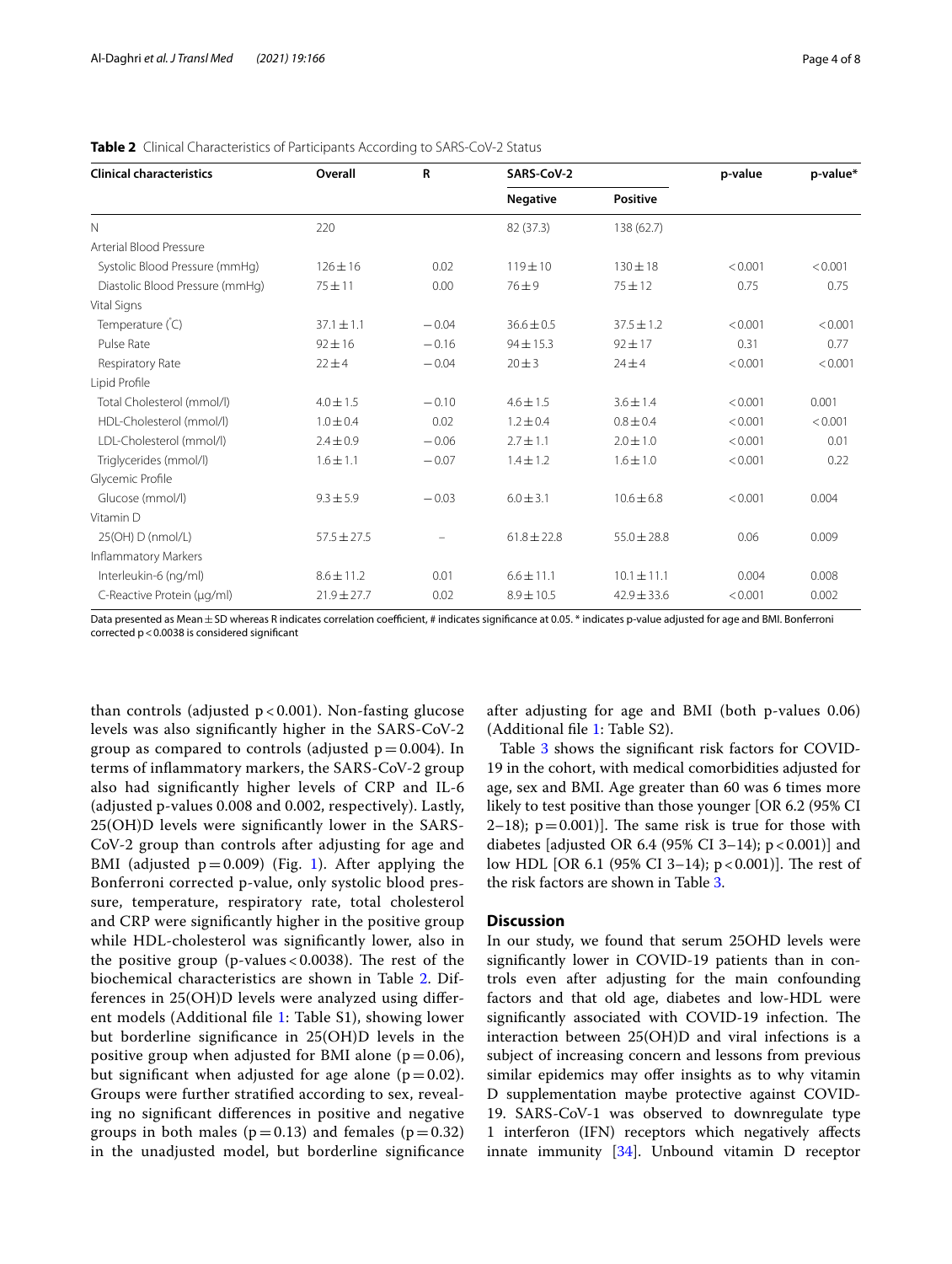

# <span id="page-4-1"></span><span id="page-4-0"></span>**Table 3** Unadjusted and Adjusted odds ratios for COVID-19 risk factors in the study cohort

|                                       | SARS-CoV-2      |                 |                  | Unadjusted |                          | Adjusted |  |
|---------------------------------------|-----------------|-----------------|------------------|------------|--------------------------|----------|--|
|                                       | <b>Negative</b> | <b>Positive</b> | OR (95% CI)      | p-value    | OR (95% CI)              | p-value  |  |
| Age > 60 years                        | 4(5)            | 33(25)          | $6(2-18)$        | 0.001      |                          |          |  |
| Male                                  | 41 (50)         | 79 (57)         | $1.3(0.8-2)$     | 0.3        |                          |          |  |
| Obesity (BMI > 30 kg/m <sup>2</sup> ) | 21 (28)         | 48 (36)         | $1.5(0.8-3)$     | 0.2        |                          |          |  |
| Type 2 Diabetes                       | 14(18)          | 88 (68)         | $10(5-20)$       | < 0.001    | $6.4(3-14)$              | < 0.001  |  |
| Hypertension                          | 5(6)            | 48 (35)         | $8.2(3-22)$      | < 0.001    | $2.07(0.7-6)$            | 0.2      |  |
| Rheumatoid Arthritis                  | 2(2)            | 3(2)            | $0.9(0.1-5)$     | 0.9        | $0.9(0.1-5)$             | 0.99     |  |
| Chronic Liver Disease                 | $\circ$         | 1(1)            | $1.8(0.1 - 45)$  | 0.72       | $\overline{\phantom{0}}$ |          |  |
| Thyroid Disease                       | 2(2)            | 3(2)            | $0.9(0.1-5)$     | 0.9        | $1.7(0.2 - 12)$          | 0.58     |  |
| Epilepsy                              | 0               | 2(1)            | $3.0(0.1 - 64)$  | 0.48       | $\equiv$                 |          |  |
| Chronic Immobilization                | $\overline{0}$  | 1(1)            | $1.8(0.1 - 45)$  | 0.72       | -                        |          |  |
| Asthma                                | 1(1)            | 9(6)            | $5.6(0.7-45)$    | 0.1        | $6.5(0.7-61)$            | 0.1      |  |
| Hyperlipidaemia                       | 0               | 14(10)          | 19.2 (1.1-327)   | 0.04       | -                        |          |  |
| <b>Heart Disease</b>                  | $\overline{0}$  | 10(7)           | 13.5 (0.8-233)   | 0.07       | $\equiv$                 |          |  |
| Anaemia                               | 3(4)            | 0               | $0.08(0-2)$      | 0.1        | $=$                      |          |  |
| Chronic Kidney Disease                | $\circ$         | 5(4)            | $6.8(0.4 - 125)$ | 0.19       | $\equiv$                 |          |  |
| Hypertriglyceridemia                  | 18(23)          | 48 (37)         | $2.0(1-4)$       | 0.04       | $1.7(0.8-4)$             | 0.17     |  |
| Low HDL-Cholesterol                   | 28 (35)         | 106 (82)        | $8.1(4-15)$      | < 0.001    | $6.1(3-14)$              | < 0.001  |  |

Data presented as frequencies (%) and Odds Ratio (OR) (95%CI),  $p$  < 0.05 considered significant

(VDR) weakens the protective antiviral efects of IFN via sequestration of a key transcription factor (STAT1) in IFN signaling. This inhibitory relationship between VDR and STAT1 suggests that unbinding of the latter through stimulation with biologically active forms of vitamin D

(calcitriol) strengthens type 1 IFN response, which, in turn, improves innate immune system [\[34\]](#page-7-4). Another mechanism by which 25(OH)D can promote coronavirus degradation is through autophagy via acidifcation of endolysosomes, cellular organelles responsible for the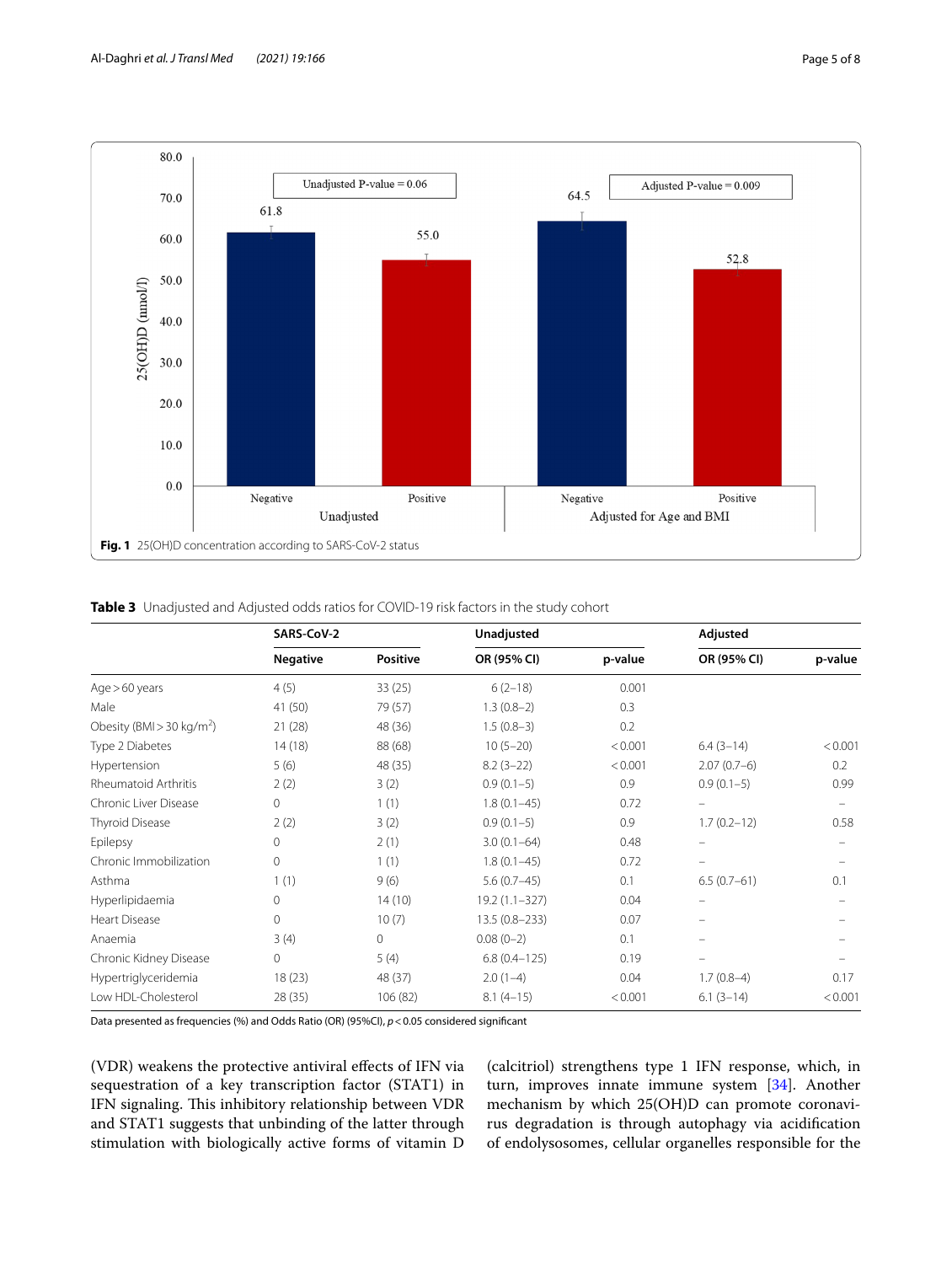release of SARS-CoV-2 in the cytosol [[35,](#page-7-5) [36](#page-7-6)]. Lastly, it is now known that COVID-19 downregulates the expression of ACE2 receptors, and there is evidence that vitamin D upregulates ACE2, which can bind to SARS-CoV-2 and prevent it from binding to ACE2 receptor [[37–](#page-7-7)[39](#page-7-8)]. In high risk individuals, untreated COVID-19 can easily progress to cytokine storm and hyper-infammatory state if left untreated  $[40]$  $[40]$ . The anti-inflammatory efects of 25(OH)D includes inhibition of tumor necrosis factor-α and IL-6 by attenuating the activation of p38 MAP kinase in human macrophages/monocytes, Additionally,1,25OH2D3 endorses the stimulation of T regulatory cells, thus inhibiting the pro-infammatory cytokines production, including IL-21, interferon-γ, and IL-17 [\[41](#page-7-10), [42\]](#page-7-11).

Traditional risk factors for COVID-19 risk such as old age and T2D were also observed in the present study. The increased COVID-19 risk among those with T2D in particular was independent of age, sex and obesity status. Another risk factor however not commonly found but was identifed in the present is the low- HDL-c. While low HDL-c can be partially explained by the presence of other cardiometabolic factors in the cohort such as T2D, obesity and hypertension, it's signifcant association with COVID-19 highlights that aberrant lipid profles increases susceptibility to infections [\[43](#page-7-12)]. HDL-c in particular has anti-infammatory and anti-oxidative functions which, in low levels can increase pulmonary infammation [\[44](#page-7-13)].

Based on the present fndings, COVID-19 patients and the general population with low 25(OH) D levels serum concentrations should take vitamin D supplements, as this preventive strategy could have positive efects in boosting the immune system. Several pilot and quasiexperimental intervention studies have shown that vitamin D boluses prevent worse outcomes such as intensive care admission and better survival among the elderly [\[45](#page-7-14), [46\]](#page-7-15). As more vitamin D interventional studies and clinical trials publish their results on COVID-19, it is safe to assume that doses not going beyond 2000 IU daily is benefcial for those with known vitamin D defciency that hopefully will not be only for vitamin D status correction but more so for the prevention of acute respiratory infections, including COVID-19 [\[47](#page-7-16), [48\]](#page-7-17).

The authors acknowledge several limitations. First is the study design which limits interpretation as to whether low 25(OH)D status is a cause or a consequence of COVID-19 infection. Second, while the overall sample size was robust for determining diferences in the clinical characteristics of participants with or without SARS-CoV2, it had low power to detect diferences if stratifed further according to sex which may explain the non-signifcant diferences in males and females. The findings also apply only to individuals presenting with none to mild COVID-19 symptoms, since vitamin D status maybe an unreliable indicator in moderate to severe cases, given that it behaves as a negative acute phase reactant in the presence of a major acute infammatory insult. Despite limitations, the present study is arguably the frst to document the association of vitamin D status to COVID-19 infection among adult Arab Gulf residents screened for SARS-CoV2 and adds to the increasing call for large scale clinical trials to determine whether vitamin D correction can be used as preventive, if not therapeutic strategy against the pandemic.

## **Conclusion**

In summary, despite lower levels of 25(OH)D being observed among SARS-CoV2 positive cases as compared to negative controls, increased risk for COVID-19 was limited to old age, T2D and low HDL-c. The high prevalence of vitamin D defciency in the region is enough to warrant vitamin D supplementation in the general population, but whether such strategy can be applied for the prevention of COVID-19 remains to be seen prospectively.

#### **Abbreviations**

ACE2: Angiotensin converting enzyme 2; ARDS: Acute respiratory distress syndrome; BMI: Body mass index; BSL-2: Biosafety level 2; CI: Confdence interval; COVID-19: Coronavirus disease 19; HDL-c: High density lipoprotein cholesterol; KSH: King Salman hospital; KSUMC: King Saud University Medical City; LDL-C: Low density lipoprotein cholesterol; OR: Odds ratio; RAS: Renin-angiotensin system; RT-PCR: Reverse transcriptase polymerase chain reaction; SARS-CoV-2: Severe acute respiratory syndrome coronavirus 2.

#### **Supplementary Information**

The online version contains supplementary material available at [https://doi.](https://doi.org/10.1186/s12967-021-02838-x) [org/10.1186/s12967-021-02838-x.](https://doi.org/10.1186/s12967-021-02838-x)

<span id="page-5-0"></span>**Additional fle 1: Table S1**. Diferences in 25(OH)D Levels Adjusted for Diferent Models with Associations to Age and BMI. **Table S2**. Diferences in 25(OH)D Levels in Males and Females tested for SARS-Cov-2 (Unadjusted and Adjusted for Age and BMI).

#### **Acknowledgements**

The authors are grateful to staff and nurses of KSUMC, Riyadh, KSA as well as to Fahad Alsalhi for coordinating with the team and study participants.

#### **Authors' contributions**

NMA and SS conceived and designed the experiments; NAA, DAA, MAE, ES, NJA and NA recruited participants; OEA and AMA analyzed the samples; SS and SDH analyzed the data; SYA and HA contributed reagents/materials/analysis tools; OEA drafted the paper. SS revised and edited the paper. All authors read and approved the fnal manuscript.

#### **Funding**

This project is funded by the Chair for Biomarkers of Chronic Diseases, Dean‑ ship of Scientifc Research in KSU, Riyadh, KSA.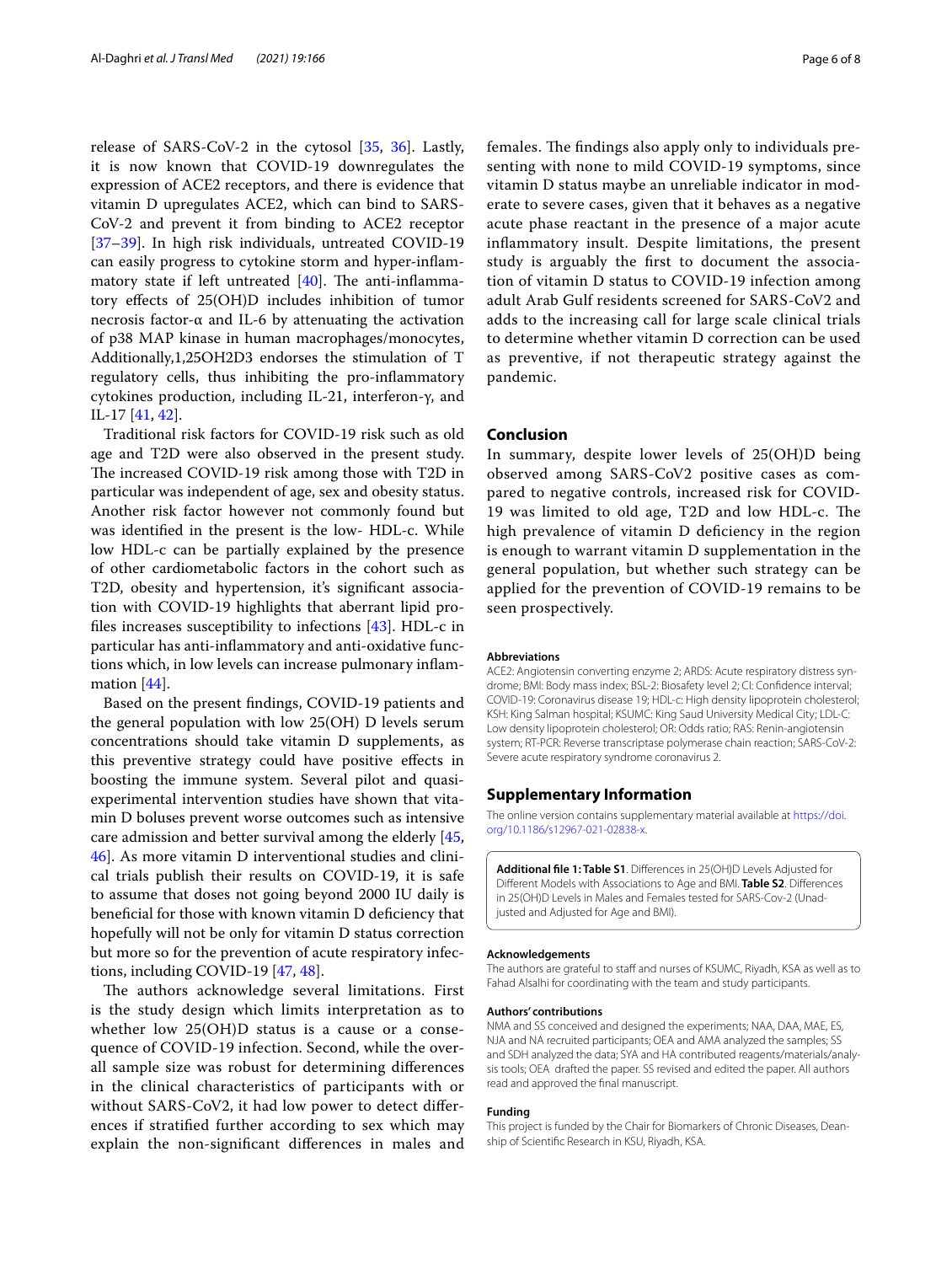#### **Availability of data and materials**

The datasets generated or analyzed during this study are available from the corresponding author on reasonable request.

# **Declarations**

#### **Ethics approval and consent to participate**

Ethical approval was obtained from the Institutional Review Board (IRB) in the College of Medicine (E-20–4803), KSUMC in Riyadh, Saudi Arabia and written informed consents were obtained from all participants prior to inclusion.

#### **Consent for publication**

Not applicable.

#### **Competing interests**

The authors declare no confict of interest. The sponsors had no role in the design of the study; in the collection, analyses, or interpretation of data; in the writing of the manuscript, and in the decision to publish the results.

#### **Author details**

<sup>1</sup> Chair for Biomarkers of Chronic Diseases, Biochemistry Department, College of Science, King Saud University, PO Box, 2455, Riyadh 11451, Saudi Arabia. <sup>2</sup> Department of Medicine, College of Medicine, King Saud University, Riyadh 12372, Saudi Arabia. <sup>3</sup> Department of Community Health Sciences, College of Applied Medical Sciences, King Saud University, Riyadh 11451, Saudi Arabia. <sup>4</sup>Infectious Diseases Section, King Fahad Medical City, Riyadh 59046, Saudi Arabia. <sup>5</sup> Diabetes Care Center, King Salman Bin Abdulaziz Hospital, Riyadh 12769, Saudi Arabia. <sup>6</sup>Obesity, Endocrine and Metabolism Center, Department of Medicine, King Fahad Medical City, Riyadh, Kingdom of Saudi Arabia. <sup>7</sup>Obstetrics and Gynaecology Department, King Salman Bin Abdulaziz Hospital, Riyadh 11564, Saudi Arabia. <sup>8</sup> Doping Research Chair, Department of Zoology, College of Science, King Saud University, Riyadh 11495, Saudi Arabia. <sup>9</sup> College of Food Science & Agriculture, Department of Food Science & Nutrition, King Saud University, Riyadh 11495, Saudi Arabia.

## Received: 7 January 2021 Accepted: 16 April 2021 Published online: 26 April 2021

#### **References**

- <span id="page-6-0"></span>1. Dong E, Du H, Gardner L. An interactive web-based dashboard to track COVID-19 in real time. Lancet Infect Dis. 2020;20(5):533–4.
- <span id="page-6-1"></span>2. Ekiz T, Pazarlı AC. Relationship between COVID-19 and obesity. Diabetes Metab Syndr. 2020;14(5):761–3.
- <span id="page-6-2"></span>Hamer M, Gale CR, Kivimäki M, Batty GD. Overweight, obesity, and risk of hospitalization for COVID-19: a community-based cohort study of adults in the United Kingdom. Proc Natl Acad Sci USA. 2020;117(35):21011–3.
- <span id="page-6-3"></span>4. Targher G, Mantovani A, Wang XB, Yan HD, Sun QF, Pan KH, Byrne CD, Zheng KI, Chen YP, Eslam M, George J, Zheng MH. Patients with diabetes are at higher risk for severe illness from COVID-19. Diabetes Metab. 2020;46(4):335–7.
- <span id="page-6-4"></span>5. Sheshah E, Sabico S, Albakr RM, Sultan AA, Alghamdi KS, Al Madani K, Alotair HA, Al-Daghri NM. Prevalence of diabetes, management and outcomes among Covid-19 adult patients admitted in a specialized tertiary hospital in Riyadh Saudi Arabia. Diabetes Res Clin Pract. 2021;172:108538.
- <span id="page-6-5"></span>6. Alguwaihes AM, Sabico S, Hasanato R, Al-Sofani ME, Megdad M, Albader SS, Alsari MH, Alelayan A, Alyusuf EY, Alzahrani SH, Al-Daghri NM, Jammah AA. Severe vitamin D defciency is not related to SARS-CoV-2 infection but may increase mortality risk in hospitalized adults: a retrospective case-control study in an Arab Gulf country. Aging Clin Exp Res. 2021. <https://doi.org/10.1007/s40520-021-01831-0>.
- <span id="page-6-6"></span>7. Alguwaihes AM, Al-Sofani ME, Megdad M, Albader SS, Alsari MH, Alelayan A, Alzahrani SH, Sabico S, Al-Daghri NM, Jammah AA. Diabetes and Covid-19 among hospitalized patients in Saudi Arabia: a single-centre retrospective study. Cardiovasc Diabetol. 2020;19(1):205.
- <span id="page-6-7"></span>8. Alvarez-Rodriguez L, Lopez-Hoyos M, Garcia-Unzueta M, Amado JA, Cacho PM, Martinez-Taboada VM. Age and low levels of circulating vitamin D are associated with impaired innate immune function. J Leukoc Biol. 2012;91(5):829–38.
- 9. Gois PHF, Ferreira D, Olenski S, et al. Vitamin D and infectious diseases: simple bystander or contributing factor? Nutrients. 2017;9(7):651.
- <span id="page-6-8"></span>10. Watkins RR, Lemonovich TL, Salata RA. An update on the association of vitamin D defciency with common infectious diseases. Can J Physiol Pharmacol. 2015;93(5):363–8.
- <span id="page-6-9"></span>11. Macaya F, Espejo Paeres C, Valls A, Fernández-Ortiz A, González Del Castillo J, Martín-Sánchez FJ, Runkle I, Rubio Herrera MÁ. Interaction between age and vitamin D defciency in severe COVID-19 infection. Nutr Hosp. 2020;37(5):1039–42.
- 12. Abdollahi A, Kamali Sarvestani H, Rafat Z, Ghaderkhani S, Mahmoudi-Aliabadi M, Jafarzadeh B, Mehrtash V. The association between the level of serum 25(OH) vitamin D, obesity, and underlying diseases with the risk of developing COVID-19 infection: a case-control study of hospitalized patients in Tehran. Iran J Med Virol. 2021;93(4):2359–64.
- 13. Biesalski HK. Obesity, vitamin D deficiency and old age a serious combination with respect to coronavirus disease-2019 severity and outcome. Curr Opin Clin Nutr Metab Care. 2021;24(1):18–24.
- <span id="page-6-10"></span>14. Cooper ID, Crofts CAP, DiNicolantonio JJ, Malhotra A, Elliott B, Kyriakidou Y, Brookler KH. Relationships between hyperinsulinaemia, magnesium, vitamin D, thrombosis and COVID-19: rationale for clinical management. Open Heart. 2020;7(2):e001356.
- <span id="page-6-11"></span>15. Grant WB, Lahore H, McDonnell SL, et al. Evidence that Vitamin D supplementation could reduce risk of infuenza and COVID-19 infections and deaths. Nutrients. 2020;12(4):988.
- <span id="page-6-12"></span>16. Mosekilde L. Vitamin D and the elderly. Clin Endocrinol (Oxf ). 2005;62(3):265–81.
- 17. Zhou F, Yu T, Du R, et al. Clinical course and risk factors for mortality of adult inpatients with COVID-19 in Wuhan, China: a retrospective cohort study. Lancet. 2020;395(10229):1054–62.
- <span id="page-6-13"></span>18. Dariya B, Nagaraju GP. Understanding novel COVID-19: its impact on organ failure and risk assessment for diabetic and cancer patients. Cytokine Growth Factor Rev. 2020;53:43–52.
- <span id="page-6-14"></span>19. Zhang Y, Leung DY, Richers BN, et al. Vitamin D inhibits monocyte/ macrophage proinfammatory cytokine production by targeting MAPK phosphatase-1. J Immunol. 2012;188(5):2127–35.
- <span id="page-6-15"></span>20. Shi Y, Liu T, Yao L, Xing Y, Zhao X, Fu J, Xue X. Chronic vitamin D defciency induces lung fbrosis through activation of the renin-angiotensin system. Sci Rep. 2017;7(1):3312.
- <span id="page-6-16"></span>21. Jain N, Varman R, Tarbox JA, Nguyen T. Biomolecular endotype factors involved in COVID-19 airway infectivity: a systematic review. Auris Nasus Larynx. 2021;48(1):32–40.
- <span id="page-6-17"></span>22. Kumar R, Rathi H, Haq A, Wimalawansa SJ, Sharma A. Putative roles of vitamin D in modulating immune response and immunopathology associated with COVID-19. Virus Res. 2021;292:198235.
- <span id="page-6-18"></span>23. Musavi H, Abazari O, Barartabar Z, Kalaki-Jouybari F, Hemmati-Dinarvand M, Esmaeili P, Mahjoub S. The benefts of Vitamin D in the COVID-19 pandemic: biochemical and immunological mechanisms. Arch Physiol Biochem. 2020. [https://doi.org/10.1080/13813455.2020.1826530.](https://doi.org/10.1080/13813455.2020.1826530)
- <span id="page-6-19"></span>24. Mercola J, Grant WB, Wagner CL. Evidence Regarding Vitamin D and Risk of COVID-19 and Its Severity. Nutrients. 2020;12(11):3361.
- <span id="page-6-20"></span>25. Merzon E, Tworowski D, Gorohovski A, Vinker S, Golan Cohen A, Green I, Frenkel-Morgenstern M. Low plasma 25(OH) vitamin D level is associated with increased risk of COVID-19 infection: an Israeli population-based study. FEBS J. 2020;287(17):3693–702.
- <span id="page-6-21"></span>26. Al-Daghri NM. Vitamin D in Saudi Arabia: prevalence, distribution and diseases associations. J Steroid Biochem Mol Biol. 2018;175:102–7.
- <span id="page-6-22"></span>27. Al-Daghri NM, Al-Attas OS, Alokail MS, Alkharfy KM, El-Kholie E, Yousef M, Al-Othman A, Al-Saleh Y, Sabico S, Kumar S, Chrousos GP. Increased vitamin D supplementation recommended during summer season in the gulf region: a counterintuitive seasonal efect of vitamin D levels in adult, overweight and obese Middle-Eastern residents. Clin Endocrinol. 2012;76(3):346–50.
- <span id="page-6-23"></span>28. Al-Daghri NM, Al-Saleh Y, Aljohani N, Sulimani R, Al-Othman AM, Alfawaz H, Fouda M, Amri F, Shahrani A, Alharbi M, et al. Vitamin D status correction in Saudi Arabia: an experts' consensus under the auspices of the European Society for Clinical and Economic Aspects of Osteoporosis, Osteoarthritis, and Musculoskeletal Diseases (ESCEO). Arch Osteoporos. 2017;12:1.
- <span id="page-6-24"></span>29. Saudi Center for Disease Prevention and Control (Weqaya). Laboratory Diagnosis of COVID-19 in Suspected Cases. [https://covid19.cdc.gov.sa/](https://covid19.cdc.gov.sa/professionals-health-workers/laboratory-diagnosis/) [professionals-health-workers/laboratory-diagnosis/](https://covid19.cdc.gov.sa/professionals-health-workers/laboratory-diagnosis/) Accessed 4 Jan 2021